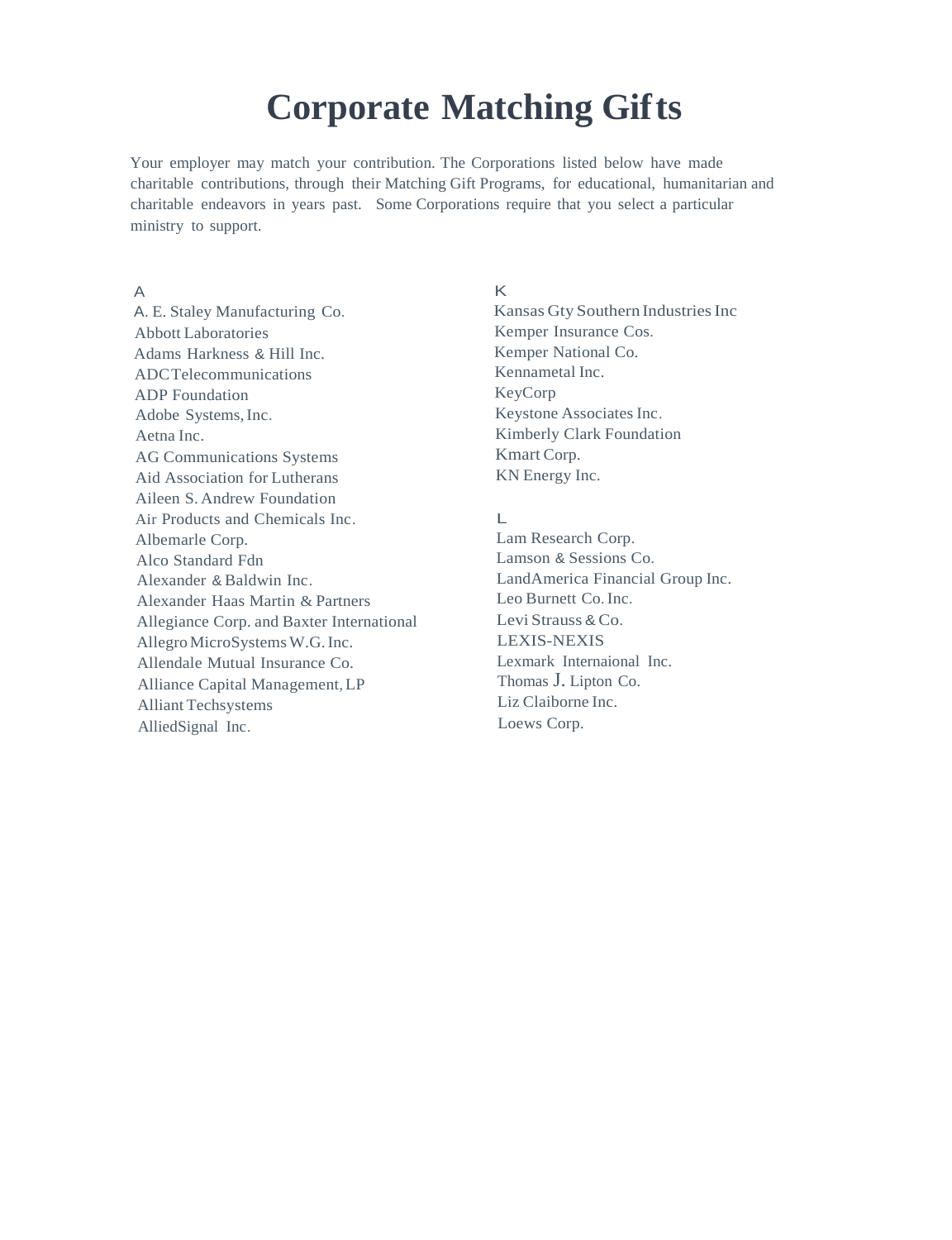American Express Co. American General Corp. American Honda Motor Co. Inc. American Inter Group American International Group Inc. American National Bank & Trust Co. of Chicago American Stock Exchange Ameritech Corp. Amgen In c. AmSouth BanCorp. Foundation AMSTED Industries Inc. Analog Devices Inc. Anchor/Russell Capital Advisors Inc. Andersons Inc. Aon Corp. Archer Daniels Midland ARCO Ares Advanced Technology Argonaut Group Inc. Aristokraft Inc. Arkwright Mutual Insurance Co. Armco Inc. Aspect Telecommunications Associates Corp. of North America Astra Merck Inc.  $AT & T$ Atlantic Data Services Inc. Autodesk Inc. Automatic Data Processing Inc. Avon Products Inc.

# B

B.P. American Inc. Banc One Foundation Bank of America Corp. Bank One NA Bank of Boston Bankers Trust Co. Banta Corp. Foundations Inc. Barber-Colman Co. Baxter Allegiance Foundation Bay Networks Becton Dickinson and Co. Belden Wire and Cable Co. Bell Atlantic Corp. BellSouth BeneTemps Inc.

Lorillard Tobacco Co. Lotus Development Corp. Lubrizol Corp. Lucent Technologies

# M

Maclean-FoggCo. Maguire Oil Co. Mallinckrodt Group Inc. Management Compensation Group/Dulworth Inc. Maritz Inc. Massachusetts Mutual Life Massachusetts Financial ServicesInvestment Management Massachusetts Port Authority MassMutual-Blue Chip Co. MasterCard International Inc. Mattel Inc. May Department Stores Co. Maytag Corp. Mazda North America Inc. McDonald 's Corp. McGraw-Hill Cos. Meadows Foundation Medical Consultants Network Inc. Mellon Bank Corp. Merck & Co. Inc. Meredith Corp. Merit Oil Corp. Meritor Savings Bank Merrill Lynch & Co. Inc. Micron Technology Inc. Microsoft Corp. Millipore Corp. Minerals Technologies Inc. Minnesota Mutual Life Insurance Co. Mitsubishi Electric America Foundation Mitsubishi International Corp. Moen Inc. Monsanto Co. Montgomery Ward Fdn. MONY Life Insurance Co. Morgan Construction Co. Morrison &Foerster, LLP Morton International Inc. Motorola Inc.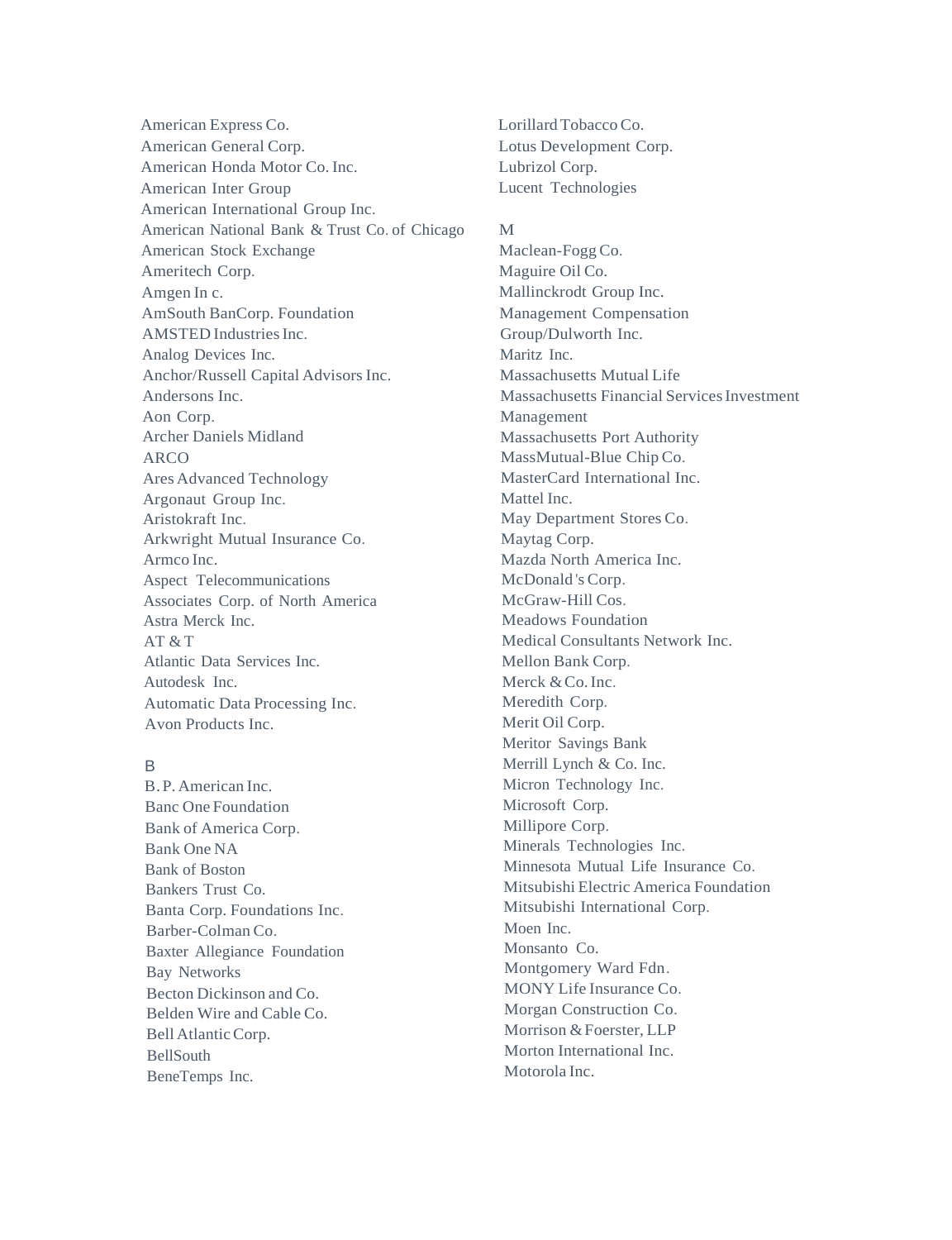Best foods BFGoodrich Co. Binney and Smith Inc. Bituminous Casualty Corp. Black & Decker Corp. Blount Foundation Inc. BMC Industries Inc. Boeing Co. Bonneville International Corp. Borden Family of Cos. Boston Edison Co. Boston Gear Brady Corporation Brakeley,John Price Jones Inc. Brinks Home Security, Inc. Brown Group Inc. Bunge Corporation Burlington Air Express Burlington N Rail Rd. Business & Legal Reports Inc. Butler Manufacturing Co. Butlington Northern Santa Fe

# $\mathcal{C}$

C. R.Bard Inc. Caddence Design Systems Inc. Caltex Petroleum Corp. CambridgeSoft Capital Group Inc. Carolina Power & Light Co. Caterpillar Inc. CBS Foundation Inc. CertainTeed Corp. Champion International Corp. Charles Schwab Corp Charles Schwab and Co. Inc. and Subsidiaries CharlesRiver Laboratories Inc. Charles Stewart Mott Foundation Chase Manhattan Bank Chase Manhattan Corp. Chase Manhattan Foundation Chesebrough-Pond'sUSA Chevron Corp. Chicago Title and Trust Co. Chubb and Son Inc. Ciba Coming Diags OGNA Corp.

MTSSystemsCorp. Murphy Oil Corp. Mutual of America

# N

NACCO Industries Inc. Nalco Chemical Co. National City Bank of Pennsylvania National Computer System National Starch and Chemical Co. NationsCredit Corp. NCR Corp. NEES Cos. Neiman Marcus Nellie Mae Network Associates New Century Energies New England Business Service Inc. New England Electric System Cos. New Jersey Bell Telephone Co. New York Times Newmont Mining Corp. Niagara Mohawk Power Corp. Nicor Gas NIKE Inc. Nims Associates Inc. Nissan North America Inc. Nokia, Inc. Nordson Corp. Norfolk & Dedham Group Norfolk Southern Corp. Norther States Power Co. Northern Trust Co. Norton Co. Novartis Corp. Navartis US Foundation Noveel Inc. NVEST Cos., LP

# $\Omega$

Olin Corp. OppenheimerFunds Inc. Orion Capital Corp. Oryx Energy Co. OsmonicsInc. Outboard Marine Corp.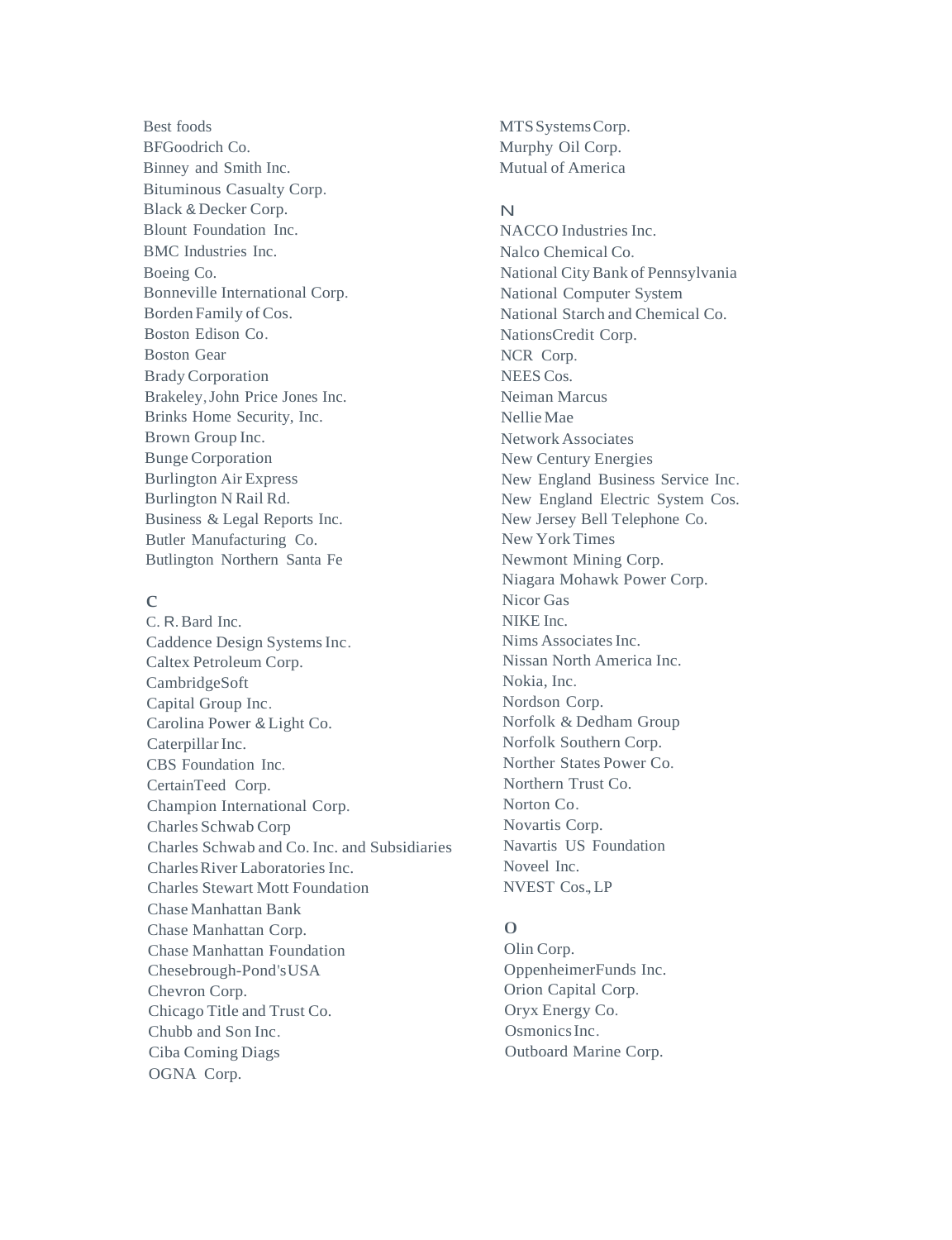CIGNA Foundation Circuit City Foundation Circuit City Stores Inc. Cisco Systems Inc. Citicorp Foundation CITGO Petroleum Corp. Clariant Corp. Club Corp. International CNA Coca-Cola Co. Colgate-Palmolive Co. Colonial Management Association, Inc. Columbus Life Insurance Co. Commonwealth Fund Compaq Computer Corp. Components Corp.of America ComputerAssociates Computer Associates International Inc. Computer Network Technology Corp. ComputerWorld COMSAT Corp. Conoco Inc. CONRAIL Inc. Consolidated Natural Gas Co. Consolidated Papers Inc. Consulting Partners Inc. Cooper Industries Cooper Tire & Rubber Co. Corning Inc. Corporate Software and Technology Cranston Print Works Co. Cray Research Inc. Credit Agricole Indosuez Crestar Financial Corp. **CSC**index Cyprus Amax Minerals Co.

# D

DainRauscher Danforth Foundation David L. Babson and Co. Inc Dean Witter Discover DEKALB Genetics Corp. Delta Airlines Foundation Deluxe Corp. Duke Energy Demont & Associates Inc.

Owens-Illinois Inc.

#### $\mathbf{D}$

Pacific Enterprises Pan Energy Corp. Panhandle Easter Corp. Pegasus Systems Pella Corp. Peoples Gas Corp. PepsiCo Foundation Pew Charitable Trusts Pfizer Inc. Pharmacia & Upjohn Inc. Phelps Dodge Corp. Phillip Morris Cos. Inc. Pioneer Group Inc. Pioneer Hi-Bred International Inc. Pitney Bowes Inc. Pittston Co. Pittway Corp. PLATINUM Technology Inc. Playboy Enterprises Inc. Plum Creek Timber Co.L.P. Plymouth Rock Foundation Pogo Producing Co. Polaroid Corp. PPG Industries Inc. PQ Corp. Premark International Inc. Prince Fdn. Provident Cos. Inc. Prudential Insurance Co.of America

# $\overline{O}$

Quaker Chemical Corp. Quaker Oats Co.

# R

R. R. Donnelley & Sons Co. R.J.R. Nabisco Foundation Inc. Ralston Purina Co. Reader's Digest Association Inc. Reliable Life Insurance Co. Rexene Corp Rexnord Corp. RLI Insurance Co. Robert Wood Johnson Foundation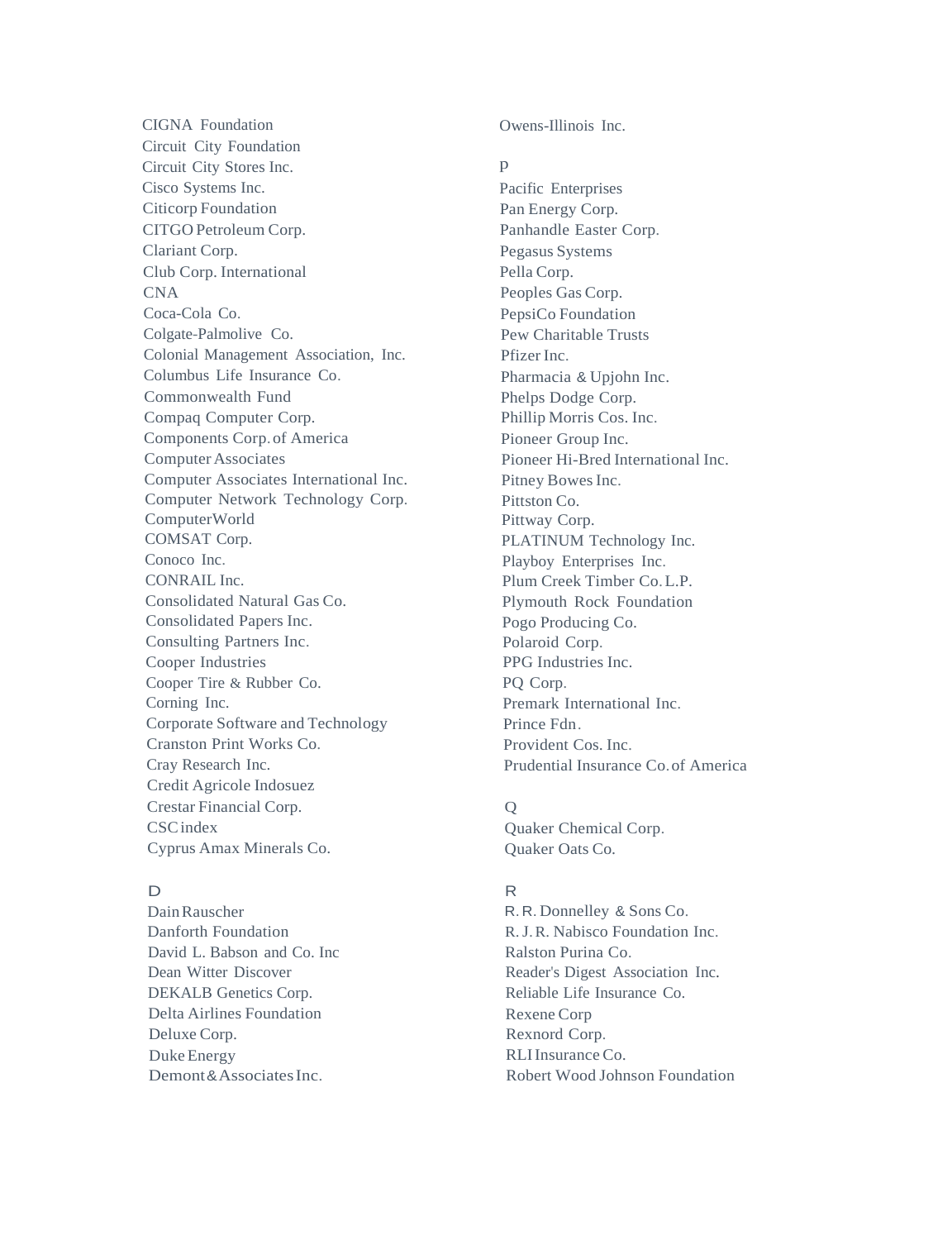Detroit Edison Co. DFS Group Ltd. Dictaphone Corp. Dominion Dow AgroSciences, LLC Dow Corning Corp. DTE Energy Duke Power Co. Duracell International Inc.

# E

Eastern Enterprises Eastern Mountain Sports Eaton Corp. Eaton Vance Management Ecolab Inc. ELF Atochem North America Inc. Eli Lilly and Co. Emerson Electric Co. Equifax Inc. Equistar Chemicals,LP Equitable Life Assurance Society of the United **States** ERE Yarmouth Erie Insurance Group Ericsson, Inc. Essex Group, Inc. Exxon Mobil

# F

Fannie Mae and the Fannie Mae Foundation Federal Home Loan Mortgage Corp. Federated Department Stores Inc. Feingold & Feingold Insurance Fidelity Investments, Fdn. Fiduciary Trust Co.,Boston FINAInc. Fingerhut Corp. Fireman's Fund Insurance Co. First Data Corp. First Energy Corp. FMC Corp. FortJames Corp. and Subsidiaries Fortis Woodbury Fortis Health Fortune Brands Inc. Foundation for Educational Funding Inc.

Rockefeller Brothers Fund Inc. Rockefeller Family and Associates Rockefeller Group Rockwell Rockwell International Corp. RONIN Development Corp. Rosewood Corp. RossJohnston & Kersting Inc. Ryco Division Reilly-Whiteman Inc.

#### s

Safeco Corp. St. Paul Cos. Sallie Mae Sara Lee Corp. SBCCommunications Inc. Security Life of Denver Ins. SedgwickInc. Sentry Insurance Foundation Inc. ShakleeCorp. Shearson Lehman Brothers Inc. Sheldahl Inc. Shenandoah Life Insurance Co. Sherwin-Williams Co. Sifco Industries Inc. SiliconGraphicsInc. Simpson Manufacturing Co. SmithKline Beecham **SNET** Sonat Inc. Sony Corp. of America Sony USA Fnd. Inc. Southwestern Bell Fdn. Spiegel Inc. Sprint Corp. SPX Corp. Square D Co. StanleyWorks STREM Chemicals Stride Rite Corp. Subaru of America Inc. Sun Life Assurance Co. of Canada Sun Microsystems Inc. Suntrust Bank, Atlanta Susquehanna Investment Group Swiss Bank Corp.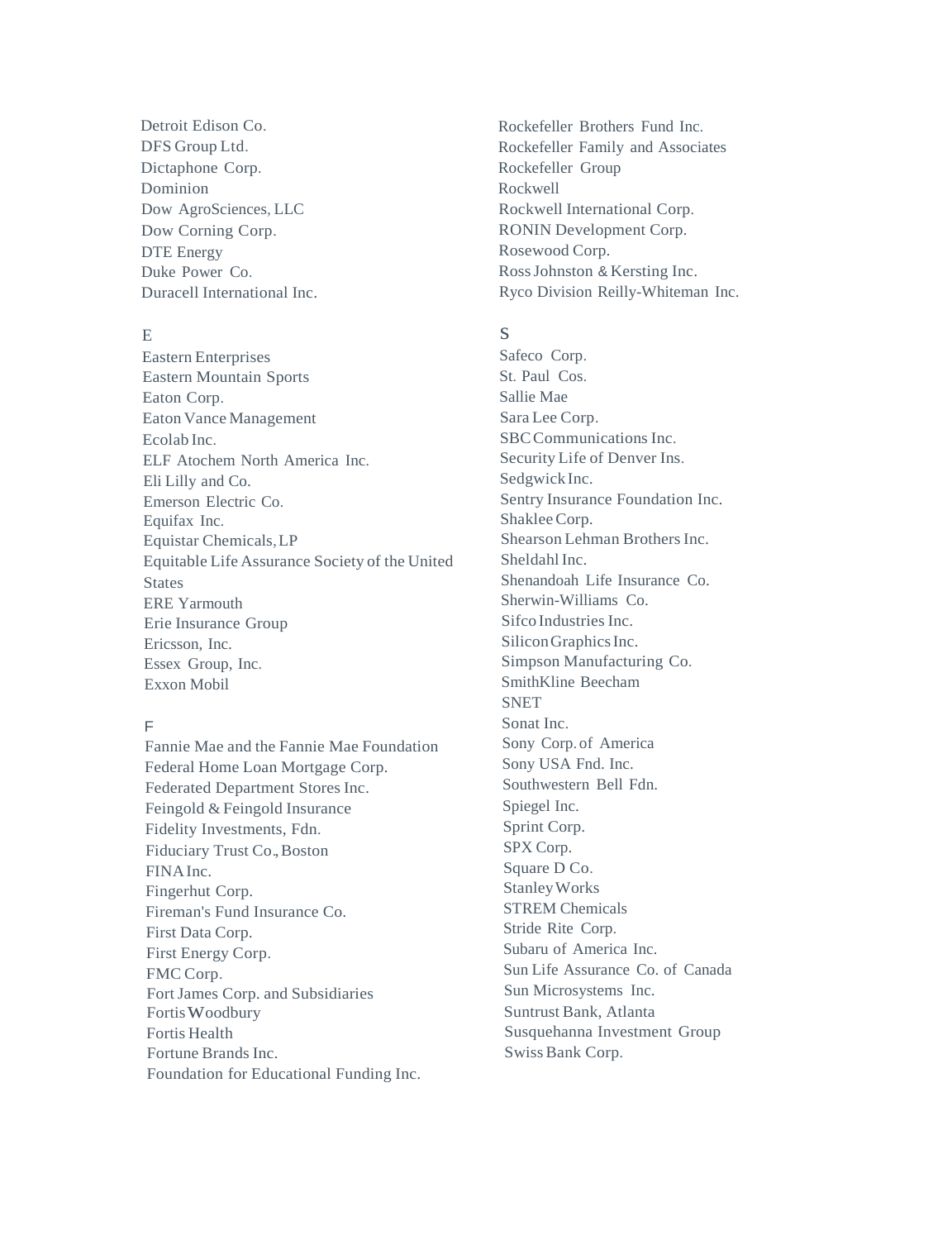Freddie Mac Foundation Frederic W. Cook & Co.Inc. Freeprot-McMoRan Fuji Bank, Ltd. Fujitsu Network Comm.

# G

Gannett Co. Inc. Gap Inc. Gartner Group Gary-Williams Co./Piton Foundation GATX Corp. Geico General Dynamics General Mills Inc. General Re Corp. Geon Co. Georgia-Pacific Co. Gerber Products Co. Gillette Co. Gilman Paper Co. Glaxo Wellcome inc. Glenmede Corp. Globe Newspaper Co. and Subsidiaries Gnat Inc. Goodyear Tire & Rubber Co. Grantham Mayo Van Otterloo & Co.,LLC Graphics Controls Corp. GreenPoint Bank Grenzebach Glier & Associates Inc. Grinnell Mutual Reinsurance Co. GTE Foundation Guidant Corp.

# $\overline{H}$

H & R Block Inc. HaemoneticsCorp. Unibase Direct Halliburton Energy Services Unified Foodservice Purch. Hambrecht & Quist, LLC Unilever United States Inc. Hampton and Harper Inc. Union Pacific Corp. M. A. Hanna Co. Unisource Foundation Harcourt General Inc. United Parcel Service Harrah's Entertainment Inc. United Technologies Corp. Hartford Courant Universal Studios Hartford Steam Boiler Inspection and Insurance Co. UNUM Corp. - HSB Group Inc. UPS Foundation Hawaiian Electric Industries Inc. US Bancorp

### T

3com Corp. 3M Tandy Corp. TCF Financial Corp. Teagle Foundation Inc. Technimetrics Inc. Tektronix Inc. Telcordia Technologies Tellabs Inc. Temple-Island Inc. Tenet Healthcare Corp. **TENNAT** Tenneco Inc. Tesoro, Hawaii Tetley USA Inc. Texas Commerce Bank Texas Instruments Inc. Textron Inc. THAT Corp. The N.American Coal Corp. The St.Paul Co. The Staley Works Time Warner Inc. Times Mirror Co. Tomkins Corp. Foundation Toro Co. T. Rowe Price Associates Inc. Transamerica Corp. Travelers Express Co.Inc Tricon Foundations TRWInc. Tyco International, Ltd.

# u

UAM Charitable Foundation Inc.